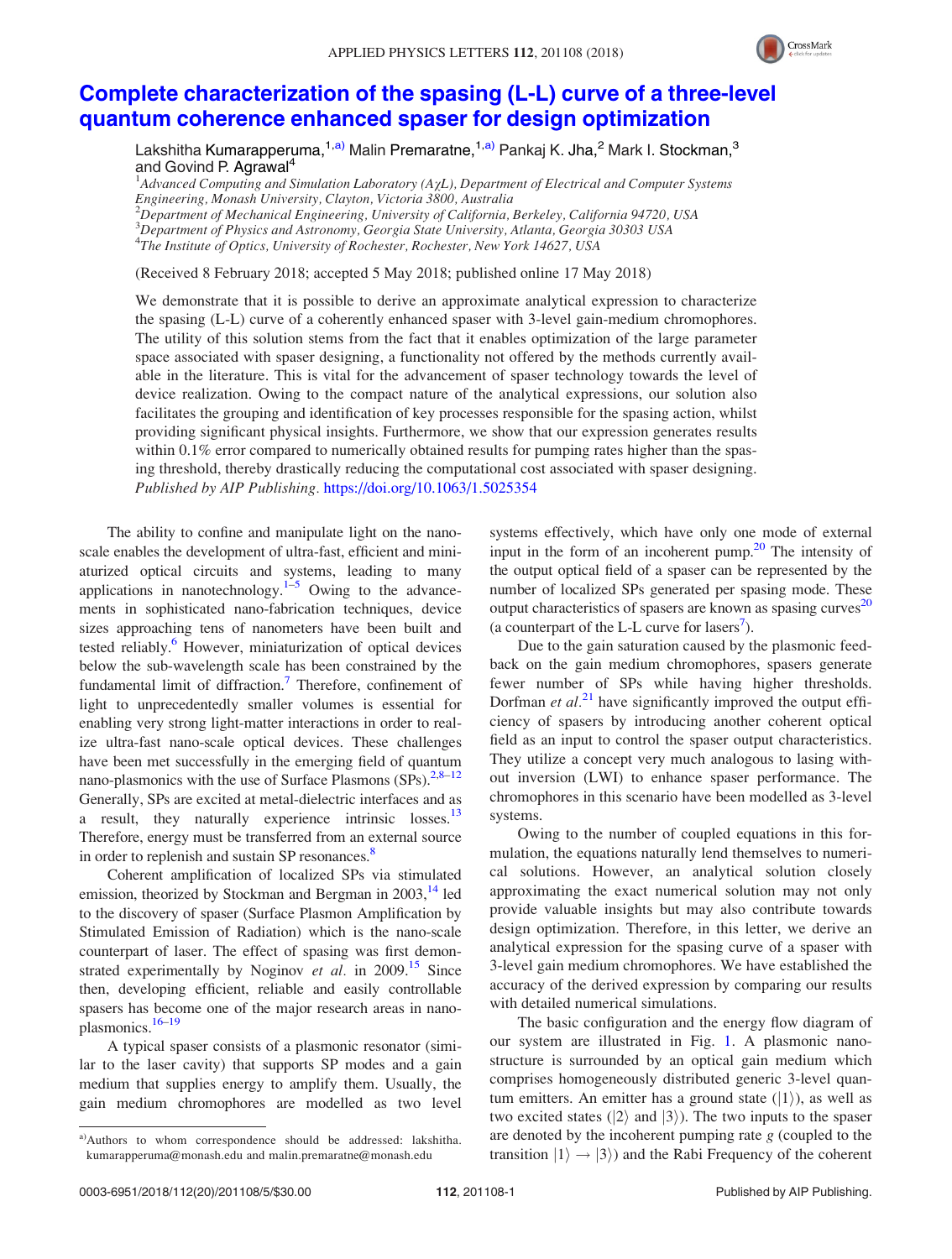<span id="page-1-0"></span>

FIG. 1. Basic operation of a SPASER: Gain medium chromophores are excited using an incoherent pump (g) as well as a coherent drive  $\Omega_a$ . The transition  $|2\rangle \rightarrow |1\rangle$  is coupled to one of the SP modes in the plasmonic nano-structure, which excites SPs via stimulated emission.

input field  $\Omega_a$  (coupled to the transition  $|2\rangle \rightarrow |3\rangle$ ). Since we are interested in the continuous wave (CW) operation of the spaser, g and  $\Omega_a$  will be provided continuously as long as the spaser works, in order to sustain the SPs. The spasing transition  $|2\rangle \rightarrow |1\rangle$  represented by the corresponding Rabi frequency  $\Omega_b$  is coupled with a surface plasmon mode in the nano-plasmonic resonator to transfer energy non-radiatively from the chromophores to the SPs, thereby sustaining the spasing process. The plasmonic field generated in the nanostructure provides an internal feedback to the gain medium during operation. The spontaneous decay rates in the 3-level emitters are denoted by  $\gamma_{21}$ ,  $\gamma_{32}$  and  $\gamma_{31}$ , as indicated in Fig. 1. The total number of 3-level quantum emitters (chromophores) in the gain medium is denoted by  $N_c$ .

To simplify our analysis, we approximate the 3-level emitters as dipoles.<sup>[16](#page-4-0)</sup> Rotating Wave Approximation (RWA) has been deployed to neglect the rapidly oscillating terms in the Hamiltonian.<sup>[7](#page-4-0)</sup> Then, the total Hamiltonian of the gain medium in the interaction picture can be written as

$$
\mathcal{H}_{int} = \sum_{p} \{ -\hbar \Delta_{b}^{(p)} |1\rangle\langle 1| + \hbar \Delta_{a}^{(p)} |3\rangle\langle 3|
$$

$$
- (\hbar \Omega_{b}^{(p)} |2\rangle\langle 1| + \hbar \Omega_{a}^{(p)} |3\rangle\langle 2| + c.c) \}, \qquad (1)
$$

where  $c.c.$  denotes the complex conjugate and  $\hbar$  is the reduced Planck's constant. The Hamiltonian takes into account the summation of all the  $N_c$  chromophores and is denoted by  $\Sigma_p$ . We assume that the inter-chromophore interactions are comparatively weak enough to be neglected when writing the Hamiltonian.<sup>7,16,[20](#page-4-0)</sup> In Eq. (1), detunings are defined as  $\Delta_a = \omega_{32} - \omega_a$  and  $\Delta_b = \omega_{21} - \omega_b$ <sup>[22](#page-4-0)</sup>, where  $\omega_{32}$  and  $\omega_{21}$  are the frequencies of the corresponding band gaps of the chromophores and  $\omega_a$  and  $\omega_b$  are defined as the frequencies of the coherent field and the plasmonic field, respectively.

Standard semiclassical theory has been adopted in the analysis, where the gain medium is treated quantummechanically and the SPs as well as photons are treated as classical quantities. $20,21$  $20,21$  $20,21$  Therefore, we express both the plasmon annihilation operator,  $\hat{a}_n$ , and the photon annihilation operator,  $\hat{b}_m$ , as time varying complex numbers (C-numbers) with definitions  $a_n = a_{0n} e^{-i\omega_s t}$  and  $b_m = b_{0m} e^{-i\omega_{32} t}$ .<sup>[16](#page-4-0)</sup>  $a_{0n}$  and  $b_{0_m}$  are slowly varying amplitudes, whereas  $\omega_s$  is the frequency related to spasing. Based on the above information, the number of SPs per  $n<sup>th</sup>$  spasing mode can be expressed as  $N_n = |a_{0_n}|^2$ .  $\Omega_b^{(p)}$  is expressed as  $-A_n d_{21}^{(p)} \nabla \psi_n a_{0_n}/\hbar$ , where  $A_n = \left(\frac{4\pi\hbar\mathrm{Re}[s(\omega_n)]}{\epsilon_d\mathrm{Re}[ds(\omega_n)/d\omega_n]\}\right)^{1/2}$ . Here,  $s(\omega_n) = \epsilon_d/[\epsilon_d - \epsilon_m(\omega_n)],$  where  $\epsilon_d$  is the bath permittivity

and  $\epsilon_m(\omega_n)$  is the permittivity of the metal at plasmon resonance frequency  $\omega_n$ . The dipole moment element of the gain chromophores is given by  $d_{21}$  and the gradient of the potentrial function  $\nabla \psi_n \approx 1/\sqrt{V}$ , where V is the modal volume of the electric field generated by the plasmon mode, which is directly related to the size and the shape of the nano-parti-cle.<sup>[21,23](#page-4-0)</sup> Furthermore,  $\Omega_a$  is considered a constant since we assume that the driving field is strong enough to maintain the number of photons in mode  $m$  constant under operating conditions.<sup>2</sup>

The  $p^{th}$  gain medium chromophore is modelled as an open quantum system using the Liouville-von Neumann master equation,  $\dot{\rho}^{(p)} = -i/\hbar [\mathcal{H}_{int}, \rho^{(p)}] - \mathcal{L} \rho^{(p)}$ , where  $\dot{\rho}^{(p)}$ represents the time derivative of the density matrix.  $\mathcal{L}$  is the Lindblad super-operator that quantifies the interactions with the environment, such as spontaneous decay of the gain medium, incoherent pumping and dephasing (decoherence). $^{24}$  $^{24}$  $^{24}$  Lindblad terms have been extracted from Ref. [21](#page-4-0), [25](#page-4-0), and [26.](#page-4-0) The off-diagonal relaxation rates are  $\Gamma_{21}$  $= 0.5(\gamma_{21} + g) + \gamma_{ph} + i\Delta_b, \Gamma_{31} = 0.5(\gamma_{31} + \gamma_{32} + g) + \gamma_{ph}$  $+i(\Delta_a + \Delta_b)$  and  $\Gamma_{32} = 0.5(\gamma_{31} + \gamma_{32} + \gamma_{21}) + \gamma_{ph} + i\Delta_a$  $\Gamma_{32} = 0.5(\gamma_{31} + \gamma_{32} + \gamma_{21}) + \gamma_{ph} + i\Delta_a$  $\Gamma_{32} = 0.5(\gamma_{31} + \gamma_{32} + \gamma_{21}) + \gamma_{ph} + i\Delta_a$ , where  $\gamma_{ph}$  is the dephasing (decoherence) rate of  $\rho_{ii}$ . Hence, the emitter density matrix elements  $\rho_{ij}$  are given by the following complex valued coupled partial differential equations:

$$
\dot{\rho}_{11} = \gamma_{21}\rho_{22} + \gamma_{31}\rho_{33} - g\rho_{11} + i(\Omega_b^* \rho_{21} - \Omega_b \rho_{21}^*), \quad (2a)
$$

$$
\dot{\rho}_{33} = -(\gamma_{31} + \gamma_{32})\rho_{33} + g\rho_{11} - i(\Omega_a^* \rho_{32} - \Omega_a \rho_{32}^*), \quad (2b)
$$

$$
\dot{\rho}_{21} = -\Gamma_{21}\rho_{21} - i\Omega_b(\rho_{22} - \rho_{11}) + i\Omega_a^* \rho_{31},\tag{2c}
$$

$$
\dot{\rho}_{31} = -\Gamma_{31}\rho_{31} - i\Omega_b\rho_{32} + i\Omega_a\rho_{21},\tag{2d}
$$

$$
\dot{\rho}_{32} = -\Gamma_{32}\rho_{32} - i\Omega_a(\rho_{33} - \rho_{22}) - i\Omega_b^* \rho_{31},\tag{2e}
$$

$$
\rho_{11} = 1 - \rho_{22} - \rho_{33}.\tag{2f}
$$

We describe the stimulated emission of SPs as their excitation by the coherent polarization of the gain medium corresponding to the transition  $|2\rangle \rightarrow |1\rangle$ . Therefore, the time evolution of the plasmon annihilation operator should be of the same form as that of a 2-level gain medium,  $16$  which is expressed by invoking the Heisenberg equation of motion for  $a_{0n}$  as

$$
a_{0_n} = -\Gamma_n a_{0_n} + i \Sigma_p \rho_{21}^{(p)} \tilde{\Omega}_b^{(p)}.
$$
 (3)

The SP relaxation rate  $\Gamma_n$  is expressed as  $\gamma_n + i\Delta_n$ , where  $\gamma_n$ is the plasmon decay rate and  $\Delta_n$  is the detuning between  $\omega_n$ and the frequency of the  $|2\rangle \rightarrow |1\rangle$  transition ( $\omega_{21}$ ). The value  $\tilde{\Omega}_{b}^{(p)}$  is the single plasmon Rabi frequency denoted by  $\tilde{\Omega}_{b}^{(p)} = \Omega_{b}^{(p)}/a_{0_n}$ . Next, we assume that all  $N_c$  chromophores interact with the SPs identically, and hence we omit the index p and set  $\Sigma_p \rightarrow N_c$  in Eq. (3).

Next, by writing the complex variables and coefficients in Eqs. (2a)–(2f) and Eq. (3) in the form of  $z = \text{Re}(z) + i\text{Im}(z)$ and by equating the real and imaginary parts of the equations separately, we derive a set of real valued, non-linear, coupled differential Eqs.  $(4a)$ – $(4k)$ . Note the labeling we have followed:  $\text{Re}(\rho_{cd}) = \rho_{cd}^R$ ,  $\text{Im}(\rho_{cd}) = \rho_{cd}^I$ ,  $\text{Re}(a_{0_n}) = A$  and  $\text{Im}(a_{0n}) = \mathcal{B}$ . Furthermore,  $\Delta_a$  and  $\Delta_b$  are taken as zero since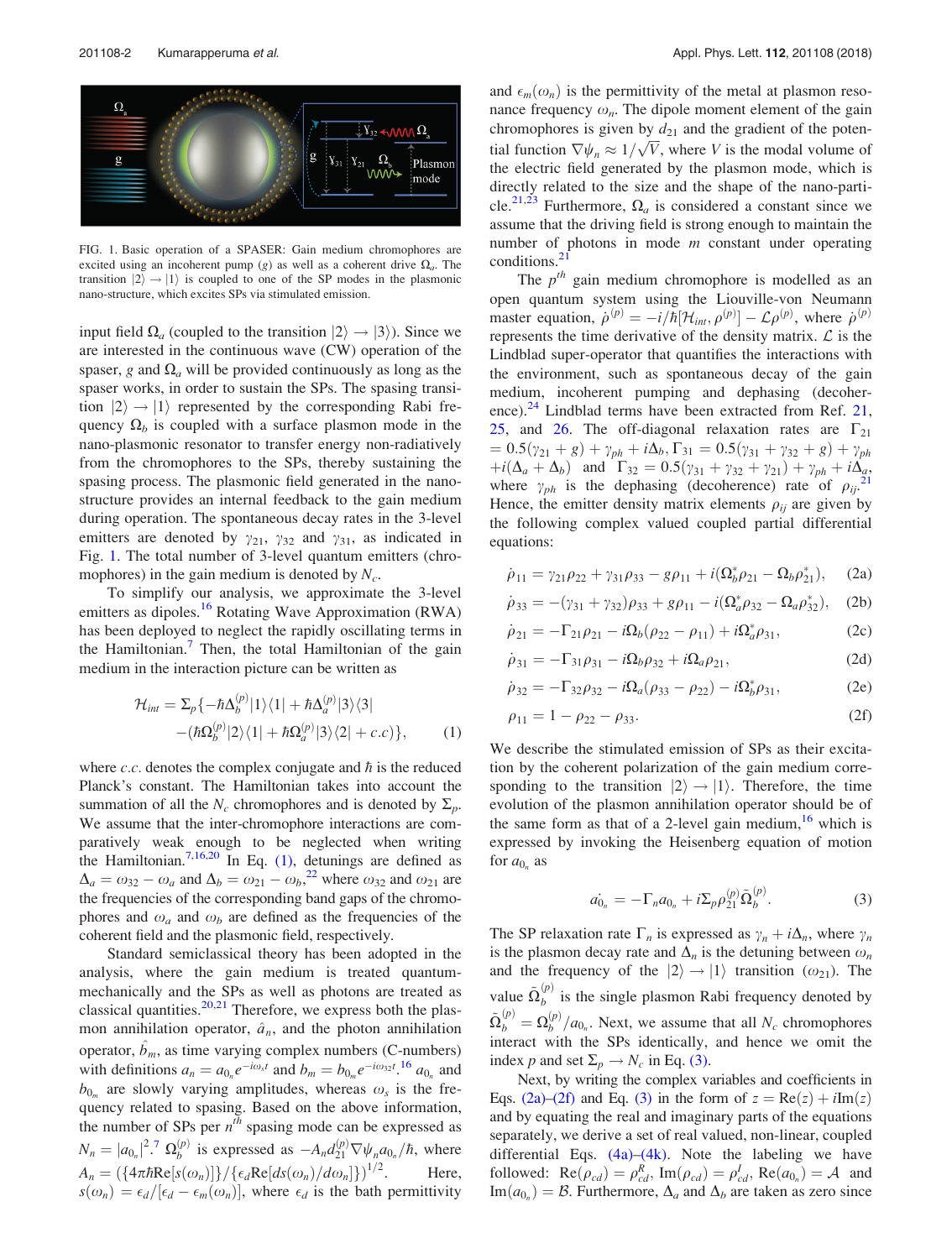<span id="page-2-0"></span>resonant coupling is assumed between relevant interactions. Hence, all  $\Gamma_{cd}$ s are assumed real.<sup>[16,21](#page-4-0)</sup>

$$
\dot{\rho}_{11} = \gamma_{21}\rho_{22} + \gamma_{31}\rho_{33} - g\rho_{11} + 2\tilde{\Omega}_b(B\rho_{21}^R - A\rho_{21}^I), \quad (4a)
$$

$$
\dot{\rho}_{33} = -(\gamma_{31} + \gamma_{32})\rho_{33} + g\rho_{11} + 2\Omega_a \rho_{32}^I, \tag{4b}
$$

$$
\dot{\rho}_{21}^R = -\Gamma_{21}\rho_{21}^R + \tilde{\Omega}_b B \rho_{22} - \tilde{\Omega}_b B \rho_{11} - \Omega_a \rho_{31}^I, \tag{4c}
$$

$$
\dot{\rho}_{21}^{I} = -\Gamma_{21}\rho_{21}^{I} - \tilde{\Omega}_{b}A\rho_{22} + \tilde{\Omega}_{b}A\rho_{11} - \Omega_{a}\rho_{31}^{R},
$$
(4d)

$$
\dot{\rho}_{31}^R = -\Gamma_{31}\rho_{31}^R + \tilde{\Omega}_b A \rho_{32}^I + \tilde{\Omega}_b B \rho_{32}^R - \Omega_a \rho_{21}^I, \tag{4e}
$$

$$
\dot{\rho}_{31}^{I} = -\Gamma_{31}\rho_{31}^{I} - \tilde{\Omega}_{b}A\rho_{32}^{R} + \tilde{\Omega}_{b}B\rho_{32}^{I} + \Omega_{a}\rho_{21}^{R},
$$
 (4f)

$$
\dot{\rho}_{32}^R = -\Gamma_{32}\rho_{32}^R + \tilde{\Omega}_b A \rho_{31}^I - \tilde{\Omega}_b B \rho_{31}^R, \tag{4g}
$$

$$
\dot{\rho}_{32}^I = \Omega_a (\rho_{22} - \rho_{33}) - \Gamma_{32} \rho_{32}^I - \tilde{\Omega}_b (A \rho_{31}^R - B \rho_{31}^I), \quad (4h)
$$

$$
\rho_{11} = 1 - \rho_{22} - \rho_{33},\tag{4i}
$$

$$
\dot{\mathcal{A}} = -\gamma_n \mathcal{A} + \Delta_n \mathcal{B} - N_c \tilde{\Omega}_b \rho_{21}^I,
$$
\n(4j)

$$
\dot{\mathcal{B}} = -\gamma_n \mathcal{B} - \Delta_n \mathcal{A} + N_c \tilde{\Omega}_b \rho_{21}^R.
$$
 (4k)

 $N_n = |a_{0_n}|^2$  and  $|a_{0_n}|^2 = \mathcal{A}^2 + \mathcal{B}^2$ . Surface plasmons are modelled using C-numbers corresponding to bosonic number state representation, where  $N_n$  denotes the expected number of SPs generated in the spasing mode with frequency  $\omega_n$ .<sup>[27](#page-4-0)</sup> The total energy output of the spaser is then given by  $\hbar \omega_n \times N_n$ . Hence,  $N_n$  gives a measure of the total output energy of the spaser. So, our aim is to simultaneously solve Eqs. (4a)–(4k) and derive an analytical expression for  $N_n$ . Such an expression would not only reduce the computational burden of calculating the output energy  $(\propto N_n)$  of the spaser,<sup>1</sup> but would also provide numerous advantages for design optimization, whilst providing valuable physical insights into the operation of the device.

To study these Eqs.  $(4a)$ – $(4k)$  in detail and observe the time evolution of  $\rho_{cd}$ , A and B, we carry out some indicative numerical simulations. A silver nano-sphere of radius 40 nm is used as the plasmonic nano-structure. All parameter values are taken from Ref. [20,](#page-4-0) [21,](#page-4-0) [28](#page-4-0), and [29](#page-4-0), where  $\omega_n = 2.5 \text{ eV}$ ,  $\gamma_n = 5.3 \times 10^{14} \text{s}^{-1}, \ \Delta_n = 3.2 \times 10^{12} \text{s}^{-1}, \ \gamma_{21} = 4 \times 10^{12} \text{s}^{-1},$  $\gamma_{32} = 4 \times 10^{11} \text{s}^{-1}$ ,  $\gamma_{31} = 4 \times 10^{10} \text{s}^{-1}$ ,  $N_c = 6 \times 10^4$  and  $\epsilon_d = 2.25$ . The bulk permittivity values of silver are obtained from the Johnson and Christy model. $^{28}$  $^{28}$  $^{28}$  The time evolution of  $A$  is given in Fig. 2 for an incoherent pumping rate (g) of  $24 \times 10^{12}$ s<sup>-1</sup>. Due to the inherent slowly varying nature of the C-numbers ( $a_{0n}$  and  $\rho_{cd}s$  for  $c \neq d$ ),<sup>[20](#page-4-0)</sup> multiple rounds of detailed numerical simulations show that all time derivatives



FIG. 2. Time evolution of A when  $\Delta_n = 0$  and  $\Delta_n = 3 \times 10^{12} \text{s}^{-1}$ . When the spasing transition  $(|2\rangle \rightarrow |1\rangle)$  is resonantly coupled with the SP mode, the complex number representation of the plasmon annihilation operator  $(a_{0})$ after the initial transients becomes constant over time. When there is significant detuning (i.e.,  $\Delta_n \neq 0$ ),  $a_{0_n}$  varies sinusoidally over time.

in Eqs.  $(4a)$ – $(4k)$  do not become zero simultaneously, even in the steady state for any g or  $\Omega_a$ . Since  $\Delta_n \ll \gamma_n, \omega_n$ , we now assume that the  $|2\rangle \rightarrow |1\rangle$  transition and the SP mode are resonantly coupled (i.e.,  $\Delta_n = 0$ ) and carry out the same set of numerical simulations. Note that such an assumption is physically justifiable as well, since the system designers always strive to achieve near or perfectly resonant coupling. The time evolution of A when  $\Delta_n = 0$  is given in Fig. 2, where  $A$  becomes constant in the steady state, unlike when  $\Delta_n \neq 0$ . This is the same for all other variables ( $\rho_{cd}$  and B) for all combinations of g,  $\Omega_a$  and system parameters. Therefore, it is possible to set all time derivatives in Eqs.  $(4a)$ – $(4k)$  to 0, which yields a set of algebraic equations that can be solved. By simultaneously solving the system of nonlinear algebraic equations, we derive the full explicit analytical expression for  $N_n$  as follows:

$$
N_n = [(-8\gamma_n \mathcal{F}_5((\Gamma_{21}\Gamma_{31}\gamma_n + \gamma_n \Omega_a^2)\mathcal{F}_{10} +N_c \tilde{\Omega}_b^2(\Gamma_{31}\Gamma_{32}\mathcal{F}_4 + \Omega_a^2 \mathcal{F}_7)) + \mathcal{F}_8^2]^{\frac{1}{2}} - \mathcal{F}_8]^{\frac{1}{\mathcal{F}_9}},
$$
(5)

where  $\mathcal{F}_1 = \Gamma_{32}(2\gamma_{31} + 2\gamma_{32} + g) + 6\Omega_a^2$ ,  $\mathcal{F}_2 = \gamma_{21}(\gamma_{31} + \gamma_{32} + g)$  $(g+g)+\gamma_{32}g, \mathcal{F}_{3}=\gamma_{21}-3\gamma_{31}-\gamma_{32}-3g, \mathcal{F}_{4}=\gamma_{21}\gamma_{31}+\gamma_{21}\gamma_{32}$  $-\gamma_{32}g$ ,  $\mathcal{F}_5 = 2\gamma_{31} + 2\gamma_{32} + g$ ,  $\mathcal{F}_6 = \gamma_{21} + \gamma_{31} + 2g$ ,  $\mathcal{F}_7$  $= 2\gamma_{31}\Gamma_{31} - 2\Gamma_{31}g + 2\Gamma_{31}\gamma_{21} - \gamma_{21}g, \mathcal{F}_8 = 2\gamma_n\Gamma_{31}\mathcal{F}_1$  $+\gamma_n\Gamma_{21}\mathcal{F}_2+2\gamma_n\Omega_a^2\mathcal{F}_3+N_c\tilde{\Omega}_b^2\mathcal{F}_4$ ,  $\mathcal{F}_9=4\gamma_n\mathcal{F}_5\tilde{\Omega}_b^2$  and  $\mathcal{F}_{10}$  $=\Gamma_{32}\mathcal{F}_{2}+2\Omega_{a}^{2}\mathcal{F}_{6}$ . Equation (5) can be used to analyze the number of SPs analytically, for  $g > g_{th}$ , where  $g_{th}$  is the spasing threshold. It gives a fully analytical characterization of the spasing curve since it contains both controlling parameters g and  $\Omega_a$  as well as all system specific parameters. We now compare the numerical simulations with the results generated by our analytical expression for the spaser proposed in Ref. [21](#page-4-0). The error percentage  $(\mathcal{E})$  is defined as  $(N_n^s - N_n)/N_n^s \times 100\%$ , where  $N_n^s$  is the value obtained in numerical simulations. Figures  $3(a)$  and  $3(b)$  depict the spasing curve of  $N_n$  as g varies. Different curves have been obtained for various values of  $\Omega_a$ . It is evident that  $\mathcal E$  for the whole spasing regime ( $g > g_{th}$ ) remains less than 0.1% in all practical cases.<sup>[16–18,20](#page-4-0)</sup> Studying the effect of dephasing (decoherence) on spasing is also of utmost importance for complete characterization.<sup>[24](#page-4-0)</sup> Therefore, another comparison is made in Figs.  $3(c)$  and  $3(d)$  to investigate the effect of decoherence  $(\gamma_{ph})$  on spasing. While it becomes evident that the robustness of the spaser output against decoherence has been enhanced as  $\Omega_a$  is increased, it can also be seen that Eq. (5) can be used with an acceptable accuracy ( $\mathcal{E} < 0.1\%$ ) to study the effect of dissipative processes such as decoherence  $(\gamma_{ph})$  in a spaser.

We have ideally assumed a pure state initial condition for the density matrix elements when obtaining numerical results. $2^{1,22}$  There is a slight disagreement between the numerical and analytical results for very small g values above the threshold for high  $\Omega_a$ . This could be due to the inability of the system to produce the expected response to high  $\Omega_a$  values at very low pumping rates, as the number of electrons in high energy levels is minute in the initial spasing build up. If a more practical mixed initial state is assumed instead, $2.8$  even this slight disagreement will no longer be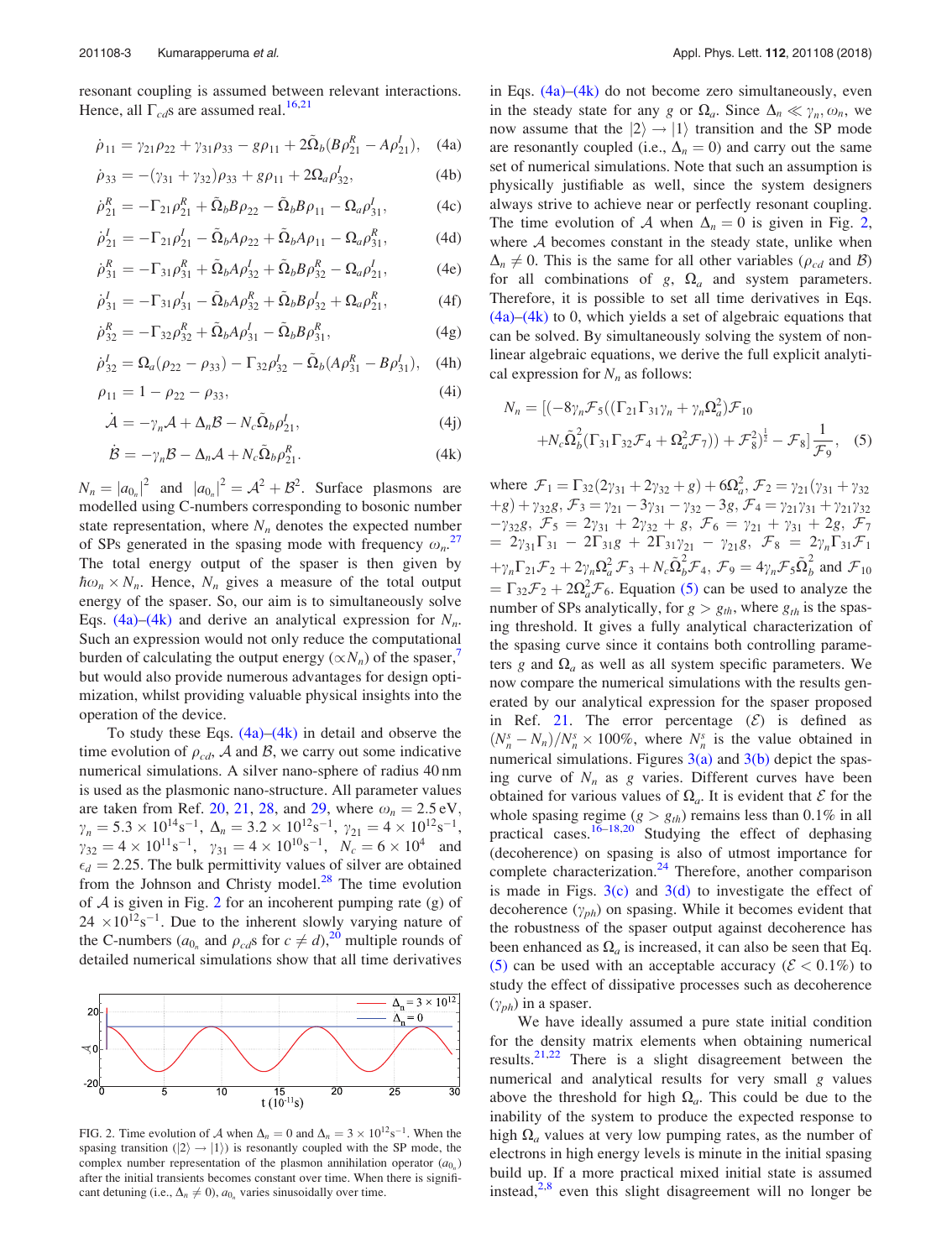<span id="page-3-0"></span>

FIG. 3. (a)–(d) compare the spasing curves obtained both numerically and analytically. Dotted lines in (a) and (c) represent the numerical results and the solid lines represent our analytical results. (a) The spasing curves obtained both numerically and analytically for different values of  $\Omega_a$ , where  $\gamma_{ph} = 0$  for all cases. The corresponding error  $(\mathcal{E})$  values are shown in (c). (b) The spasing curves obtained both numerically and analytically for different values of  $\gamma_{ph}$ , where  $\Omega_a = 16$  $\times 10^{12}$ s<sup>-1</sup> for all cases. The corresponding error  $(\mathcal{E})$  values are shown in (d). Percentage error  $(\mathcal{E})$  is less than 0.1% for all cases in the spasing regime  $(g > g_{th})$ .

present due to the initial presence of electrons in the upper energy levels to compensate for the low pumping rates. Furthermore, for practical pumping rates so far reported in the literature  $(g > 5 \times 10^{12} \text{ s}^{-1})$ , <sup>[16](#page-4-0)–[18,20](#page-4-0)</sup> the values obtained using both types of initial conditions converge to our steady state analytical solution.

Figures 3 and 4 also suggest that apart from accurately characterizing the spaser output with  $\mathcal{E} < 0.1\%$  for  $g > g_{th}$ when  $\Delta_n \ll \gamma_n, \omega_n$ , it is also possible to use Eq. [\(5\)](#page-2-0) to qualitatively understand the threshold conditions  $(g_{th})$  by setting  $N_n = 0$ . When  $\Delta_n$  is comparable or greater than  $\omega_n$  or  $\gamma_n$ , the predicted analytical values will not be within the accepted error bounds, i.e.,  $\mathcal{E} > 0.1\%$ . But such off-resonant conditions are not desired practically from a system designer's perspective since such conditions do not facilitate efficient energy transfer and there is some likelihood for system insta-bility as well.<sup>[7](#page-4-0)</sup>

Equation [\(5\)](#page-2-0) can be tailored for different nanoparticles and gain media by varying  $\Omega_b$ , decay and dephasing rates and  $N_c$  accordingly. It is also possible to derive simpler expressions when the parameters are constrained to specific regimes. For example, if a certain spaser configuration satisfies the condition  $g > \gamma_{21} \gg \gamma_{32} \gg \gamma_{31}$ , its spasing curve can be derived in a more simplified form as follows:



FIG. 4. (a)–(c) depict the two-dimensional plots for the logarithmic value of the absolute value of the error  $(\mathcal{E})$  percentage. (a)  $\log_{10}(|\mathcal{E}|)$  for a range of values of g and  $\Omega_a$  when  $\gamma_{ph} = 0$ . (b)  $\log_{10}(|\mathcal{E}|)$  for a range of values of g and  $\gamma_{ph}$  when  $\Omega_a = 16 \times 10^{12} \text{s}^{-1}$ . (c)  $\log_{10}(|\mathcal{E}|)$  for a range of values of  $\Omega_a$ and  $\gamma_{ph}$  when  $g = 24 \times 10^{12} \text{s}^{-1}$ . Error (*E*) is less than 0.1% for all cases in the spasing regime. Non-spasing regimes are shown in white.

$$
N_n \approx \frac{\gamma_{32} N_c}{4\gamma_n} \left( 1 - \frac{\gamma_{21}}{g} \right) - \frac{\gamma_{21}}{4\tilde{\Omega}_b^2} \left( g + \frac{2\Omega_a^2}{g} \right)
$$
  
+ 
$$
\frac{1}{4} \left[ \left( 1 - \frac{\gamma_{21}}{g} \right)^2 \left( \frac{\gamma_{32} N_c}{\gamma_n} \right)^2 + \frac{8gN_c \Omega_a^2}{\gamma_n} \right]^{\frac{1}{2}}.
$$
 (6)

To simply model the main physical dependencies of the system, we considered the Taylor series expansion of Eq. [\(5\)](#page-2-0) for the whole operating regime for fixed values of  $\Omega_a$ . We could approximate that  $N_n$  shows a logarithmic behavior as g varies, expressed as  $k_1 \ln(g - k_2 g_{th})$ , where  $k_1$  and  $k_2$  depend on system parameters and  $\Omega_a$ . Similar analyses can be done to simply approximate the relationships between other parameters.

Equation [\(5\)](#page-2-0) can be used to analytically study the relationship between any selected pair of parameters by setting others as constants, similar to the way it is done for g vs.  $N_n$ . To demonstrate the versatility of our solution, we have studied how  $N_n$  behaves as the number of chromophores  $(N_c)$  is varied in Fig. 5(a). Then, we set  $N_n = 0$  in Eq. [\(5\)](#page-2-0) and express the threshold number of chromophores  $N_{c,th}$  as a function of  $\Omega_a$ , depicted in Fig. 5(b). Such analyses for any set of parameters can be performed using our analytical solution. This enables the system designers to develop highly intuitive and methodical optimization schemes for physically meaningful parameter sets, which are much simpler than full-blown numerical approaches. In addition, by setting



FIG. 5. (a) Depicts the variation of  $N_n$  as  $N_c$  varies for different values of  $\Omega_a$ . (b) The variation of minimum N<sub>c</sub> (threshold) required to start spasing  $(N_{c,th})$  as  $\Omega_a$  varies in the configuration given in (a). Note that  $g = 15$  $\times 10^{12}$  s<sup>-1</sup> and  $\gamma_{ph} = 0$  for both (a) and (b).